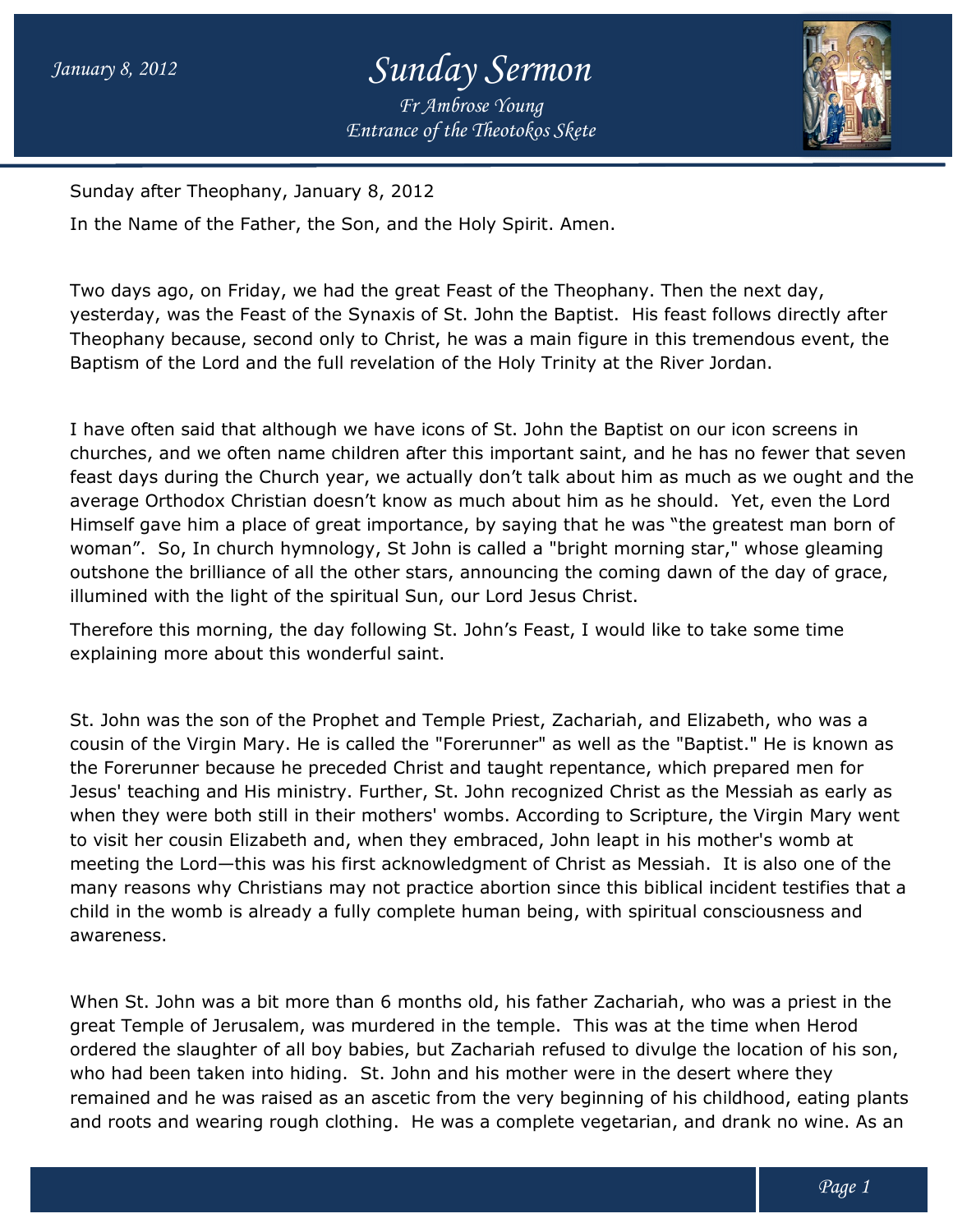## *Entrance of the Theotokos Skete Sunday Sermon Fr Ambrose Young*



adult, he baptized people in the Jordan, teaching repentance, but also clearly telling everyone that someone greater would come after him who would baptize with the Holy Spirit.

The Forerunner and Baptist always spoke out boldly against sin and injustice, and this brought him to the unwelcome attention of Herod, who had him imprisoned and later beheaded, as we know. someone greater would come after him who would baptize with the Holy Spirit.<br>Forerunner and Baptist always spoke out boldly against sin and injustice, and this brought<br>to the unwelcome attention of Herod, who had him impri

We, the faithful, believe that John was the last of the Old Testament prophets, thus serving as a bridge between the Old and the New Covenants that God has made with man. We also believe that, following his death, John descended into hell or hades and there once more preached that bridge between the Old and the New Covenants that God has made with man. We also believe<br>that, following his death, John descended into hell or hades and there once more preached tha<br>Jesus the Messiah was coming--so he was life. According to our sacred tradition, John the Baptist also appears at the time of death to those who have not yet heard the Gospel and preaches Christ to them, giving them one last opportunity to be saved. Thus, St. John is also the patron saint of all converts. every Tuesday throughout the year is dedicated to his memory, with specific hymns sung in his honor during the liturgical services of each Tuesday. sacred tradition, John the Baptist also appears at the time of death to them rd the Gospel and preaches Christ to them, giving them one last ed. Thus, St. John is also the patron saint of all converts. Furthermore, phout t is the last of the Old Testament prophets, thus serving as<br>Covenants that God has made with man. We also believe<br>ded into hell or hades and there once more preached tha<br>was the Forerunner of Christ in death as he had been

In 1484 the right hand of the holy Forerunner—the very hand with which he had baptized the Savior and which had been stolen by the Muslims--was given away by the son of a sultan to the Catholic order of the Knights of Malta, trying to gain their good will in the ongoing struggl between Christendom and Islam. This holy relic had been in the possession of the Orthodox Church from the time of St. Luke, but had later been stolen by the Muslims, who also venerated Church from the time of St. Luke, but had later been stolen by the Muslims, who also venerated<br>St. John. The Baptist, you see, had also always been the patron of the Knights of Malta—from the time of their founding in the  $11<sup>th</sup>$  century--, for which they are also sometimes called the Order of St. John of Jerusalem, so this was an inestimable gift. These Christian knights then transferred this sacred relic to the island of Malta in the Mediterranean Sea, which was their own kingdom, stronghold, and capitol, where it could be kept safely and venerated by these devout soldiers of Christ. Their cathedral on Malta is still today a simply magnificent gem of architecture and art, most of which honors St. John. A portion of the right hand is also preserved and venerated on Mount Athos. founding in the 11<sup>th</sup> century--, for which they are also sometimes called the Order of<br>Jerusalem, so this was an inestimable gift. These Christian knights then transferred<br>relic to the island of Malta in the Mediterranean the very hand with which he had baptized the<br>1s--was given away by the son of a sultan to tł<br>gain their good will in the ongoing struggles

When, in the late 1790's, the Russian Tsar Paul I (who was martyred in 1802) became Grand art, most of which honors St. John. A portion of the right hand is also preserved and venerated<br>on Mount Athos.<br>When, in the late 1790's, the Russian Tsar Paul I (who was martyred in 1802) became Grand<br>Master of the Maltes ancient Philermos Icon of the Mother of God (from the island of Rhodes) were transferred from the island of Malta to Russia, to the church dedicated to the Icon of the Savior Not Made by Hands at the Winter Palace in St. Petersburg and a special service was composed for this Feast. Mother of God (from the island of Rhodes) were transferred<br>to the church dedicated to the Icon of the Savior Not Made l<br>St. Petersburg and a special service was composed for this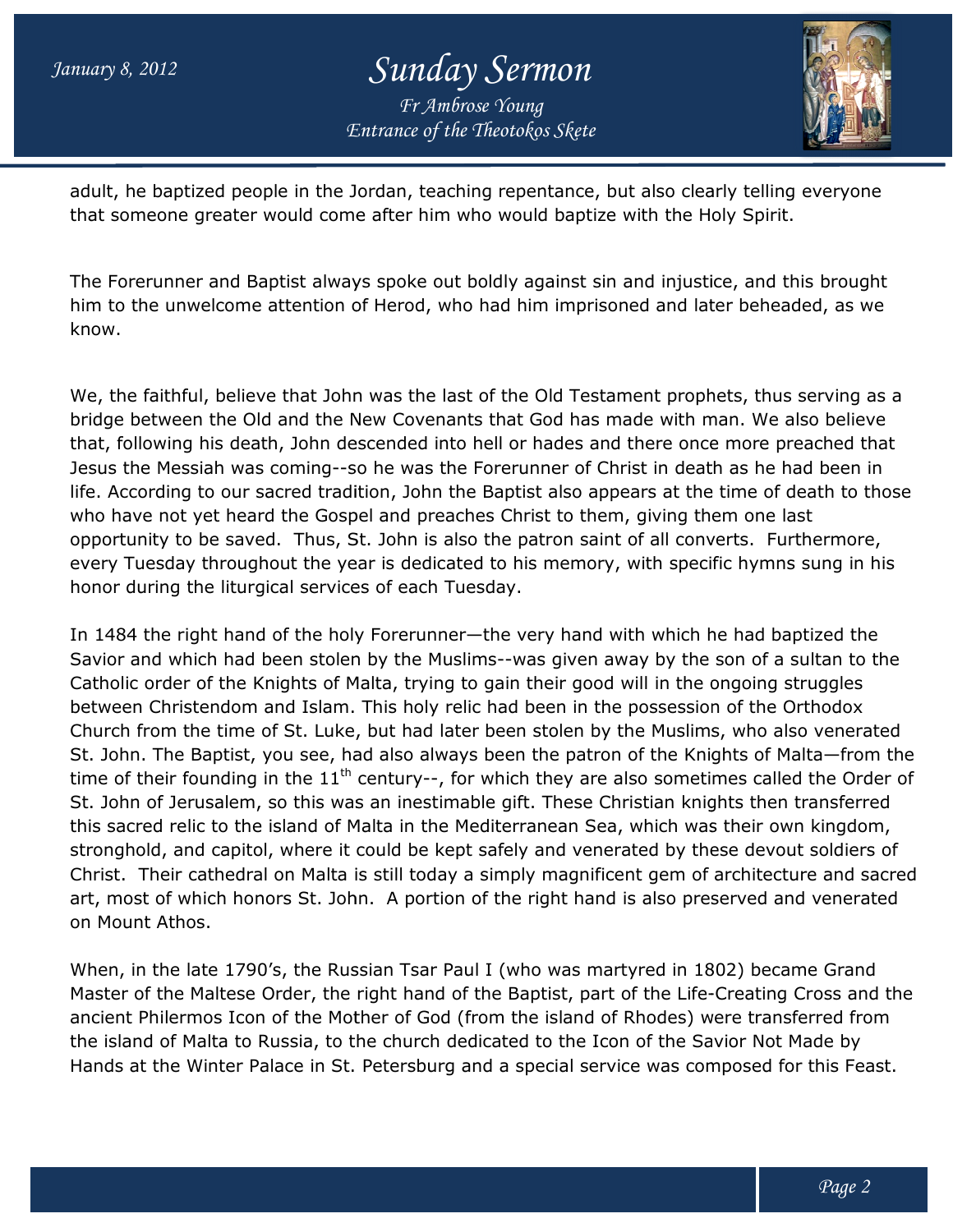## *Sunday Sermon Fr Ambrose Young*

*Entrance of the Theotokos Skete*



Now, much of what I have just said here is known by historians and scholars of early Christianity. But in Holy Orthodoxy we seem to have a special and, frankly, unique p Forerunner and Baptist in our hearts as well as in our Faith. For us he has a remarkable and deep theological significance that goes beyond his merely having a particular "role to play" (if you will) in the early part of the Lord's ministry. deep theological significance that goes beyond his merely having a particular "role to play" (i<br>will) in the early part of the Lord's ministry.<br>Icons of St. John the Baptists clearly show this. They have logic of their own of what I have just said here is known by historians and scholars of early<br>But in Holy Orthodoxy we seem to have a special and, frankly, unique place for<br>and Baptist in our hearts as well as in our Faith. For us he has a r place for the

wonderful, almost dreamlike-visionary quality to them. For instance, in some icons St. John is shown with wings. This type of icon is called the "Angel of the Desert", because St. John grew up and lived his public life in the Judean wilderness. But even more important, the Scriptures themselves say of John: "Behold I send my messenger before your face, who shall prepare your themselves say of John: "Behold I send my messenger before your face, who shall prepare your<br>way, a voice crying in the wilderness." (You see, in Greek, the word "messenger" is the same as "angel"—thus, the "winged John the Baptist"!) as in our Faith. For us he has a remarkable and<br>nd his merely having a particular "role to play" (if you<br>nis. They have logic of their own, and there is a<br>xy to them. For instance, in some icons St. John is<br>if the "Angel o

In some other icons he is shown holding his own head on a platter, foretelling his beheading, and in others he is holding a chalice in which reposes the Divine Infant, the "Lamb of the world" $-a$ foreshadowing of the Eucharist. Very often there is also a scroll which reads: "Behold the Lamb of God, who takes away the sins of the world." For this reason we always call the consecrated bread of the Liturgy, "the Lamb". Other times these icons have a scroll which says: "Repent, for the Kingdom of Heaven is at hand." ngel"—thus, the "winged John the Baptist"!)<br>some other icons he is shown holding his own head on a platter, foretelling his beheading<br>others he is holding a chalice in which reposes the Divine Infant, the "Lamb of the worl we always call the consecrated<br>a scroll which says: "Repent, for<br>cutting into its trunk. This image

There are also icons of John in which we see a tree, with an ax cutting into its trunk. This image There are also icons of John in which we see a tree, with an ax cutting into its trunk. This image<br>comes from the Gospel of St. Luke, "And now also the axe is laid unto the root of the trees: every tree therefore which brings not forth good fruit is hewn down and cast into the fire."

St. John is also shown in other types of icons, which there is not time to explain here, but all of them make it clear that he is quite separate from the rest of mankind; he is, in a mystical way, "above" all of humankind, and, in a strange way, even outside it. According to the sacred hymnography of the Church, after his martyrdom St. John dwells directly in the ranks of the angels of heaven and, say some commentators, this is still another reason why in some icons he is shown with wings. Therefore, all of the symbolic or allegorical elements in his various icons must be accepted as actually "real", "true." e therefore which brings not forth good fruit is hewn down and cast into the fire."<br>John is also shown in other types of icons, which there is not time to explain here, but all<br>m make it clear that he is quite separate fro of heaven and, say some commentators, this is still another reason<br>n with wings. Therefore, all of the symbolic or allegorical elements<br>e accepted as actually "real", "true." nes from the Gospel of St. Luke, "And now also the axe is laid unto the reference which brings not forth good fruit is hewn down and cast into John is also shown in other types of icons, which there is not time to ex m mak

Thus, the nature of St. John the Baptist cannot be completely understood by us in this age and in temporal time; it is only partly unveiled or revealed, because it's impossible for us, with our fallen minds, to grasp what it would be to be a "humanized angel" or an "angelic man". : of St. John the Baptist cannot be completely understood by us in this age and in<br>t is only partly unveiled or revealed, because it's impossible for us, with our fallen<br>what it would be to be a "humanized angel" or an "an